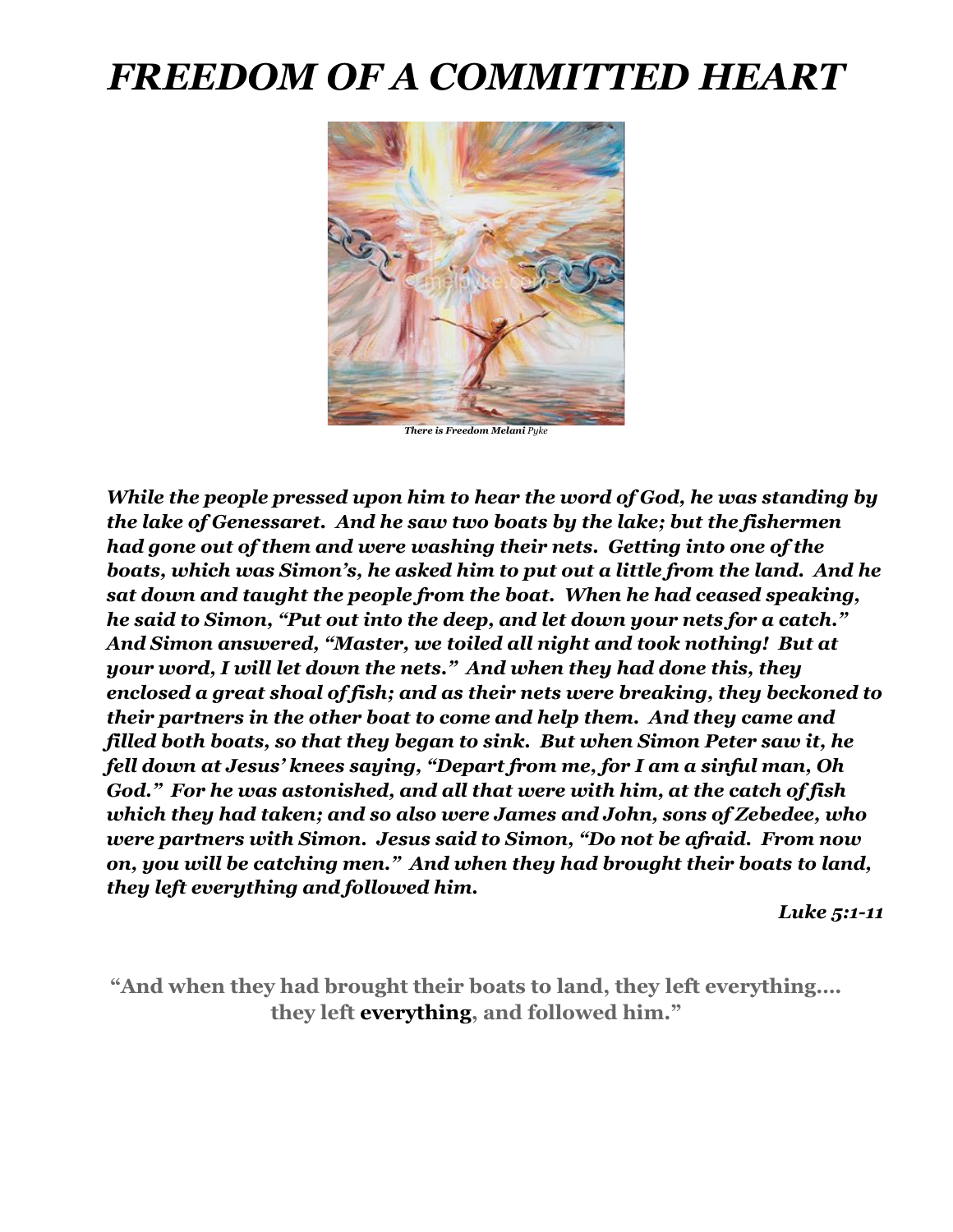

Prophetic Message Sketch 45 Anne Cameron Cu

What a wonderful thing, to be able to leave everything and follow Jesus with such freedom – no agonizing, - what will my wife say? or my husband? What will my relatives think? Who's going to run the business? Who's going to take care of the equipment?

They just pick and go. Why was it so easy for them, while it's so very, very hard for us, it seems. Why did these men find it within them to so light-heartedly, so joyfully, pick up and go with Jesus, and leave their nets, their careers, and even their families, when we, it seems, become so heavy-hearted even when we just think of the word "commitment".

Remember, too, that the commitment they made that day lasted for the rest of their lives, whereas we commit ourselves, and take ourselves back. We commit ourselves again, and take ourselves back. We surrender everything to Jesus, and pretty soon we're withdrawing again. What was it that gave these men the freedom to get up and go, and keep going, in the footsteps of Jesus from that point on?

If we compare our commitment with their commitment, we will notice one fundamental difference:

Our commitment, at least in most cases, is commitment *to an idea, to a concept.*  Theirs was a commitment *to a person*.

If, that day in the boat, Peter had said, "Lord, I'm really, really impressed with your teachings, and I just can't get over this miracle I see here, and so what I'm going to do is, from now on I'm going to change my lifestyle. I'm going to live the way you do." That would have sounded great but it would not have lasted one week.

> Peter did not commit himself to *a new lifestyle* that day. He did not commit himself to *a ministry* that day. He committed himself, simply, *to Jesus*.

Of course, as he followed Jesus, Peter's lifestyle changed; he received a ministry; he began to accomplish supernatural things; and he ended up on a cross. But Peter was not committed to a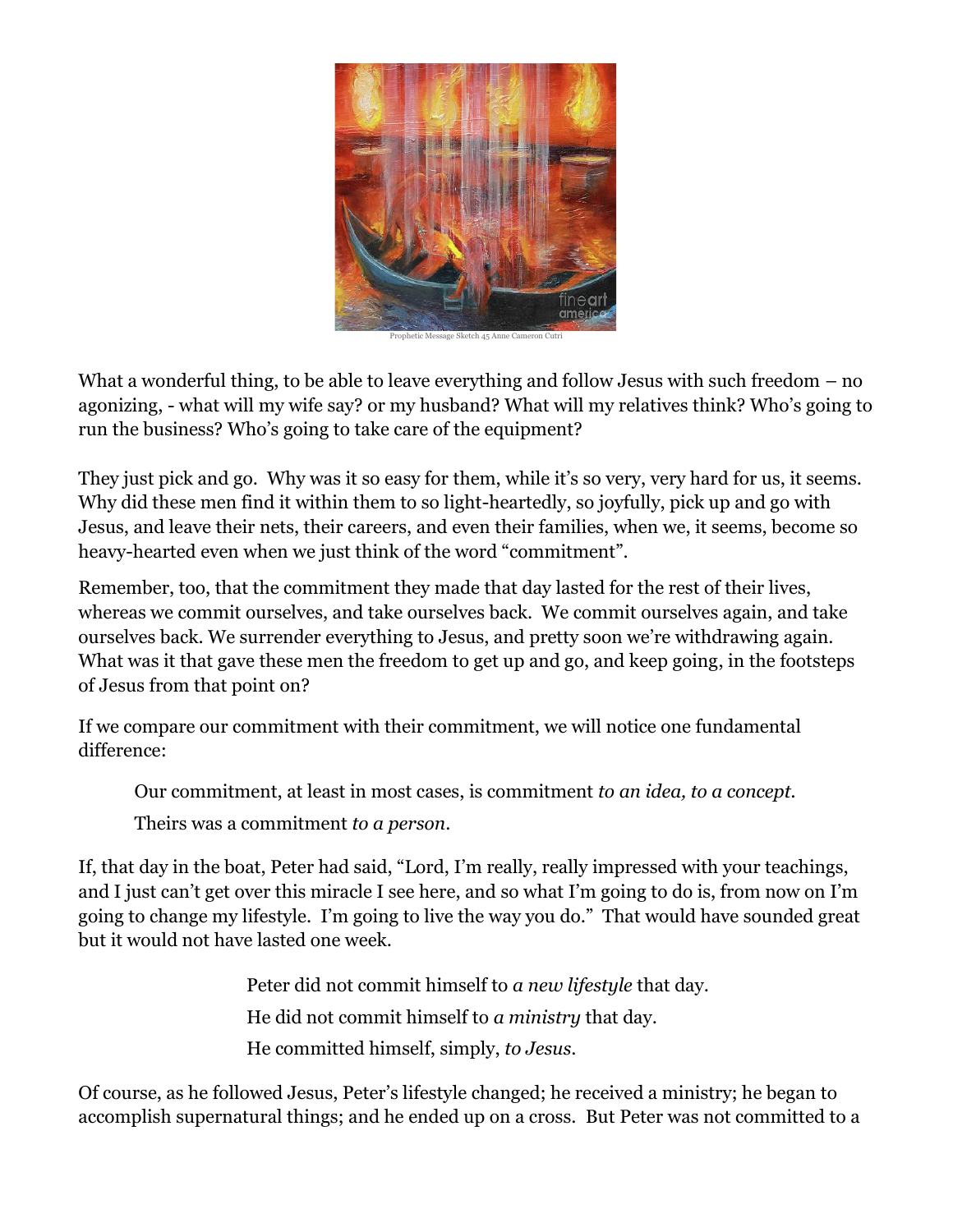lifestyle, or to a ministry, or even to a cross. He was committed to Jesus. And as he followed Jesus, he was brought into all these other blessings.

If we're having a hard time – and most of us are – with this idea of commitment; if commitment so often inspires gloom and heaviness, and confusion, it's probably because we're committed to the wrong thing.

When we get our commitment where their commitment was.... we will be as joyful, and as free, and as lighthearted as they were.

Hence, we need to make sure that we are not committed to a lifestyle.... We are committed to a living Lord, to Jesus.

## *The kingdom of heaven is like treasure hidden in a field, which a man found, and covered up. Then in his joy he goes and sells all that he has, and buys the field.*

## *Matthew 13:44*

The big message in that little parable is not that he sold all that he had.

The big message in that parable is that he *found the treasure*.

He wasn't committed to selling all that he had, he was committed to the treasure. We, on the other hand, so often, get ourselves hung up on lifestyle, and we determine what kind of lifestyle a radically committed follower of Jesus should have.

We get ourselves bent out of shape, and twisted and contorted into miserable hypocrites trying to arrive at a "discipleship lifestyle." Then the big issue becomes, "Shall I sell all that I have? *Can* I sell all that I have?" And the minute we sell the first piece of furniture, we're looking around to see whether the others are doing it too.

# **We're not committed to selling all that we have, we're committed to Jesus.**

If we get our eyes off the lifestyle, and on to the treasure, Jesus, then it becomes easy to sell all that we have. Then it's no big sacrifice, and we're not looking around to see whether everybody else is making the big sacrifice. When our eyes are on Jesus, and we hold them there, when our hearts are on Jesus, and we keep them on him, we let go of, and kick out, and push away every thing that we have to get rid of, in order to have him.

> **Nor are we committed to a ministry. We are committed to a living Lord.**

Commitment to a ministry will never hold us. When you're committed to a ministry, pretty soon you're going to find your ministry boring, and discouraging, and absurd. Commitment to a ministry will never keep us going, we can't stay committed to a ministry, unless the ministry is somehow tied up with our own ego; then it's not really a ministry. For instance, Jesus was not committed to a ministry; he was committed to his Father.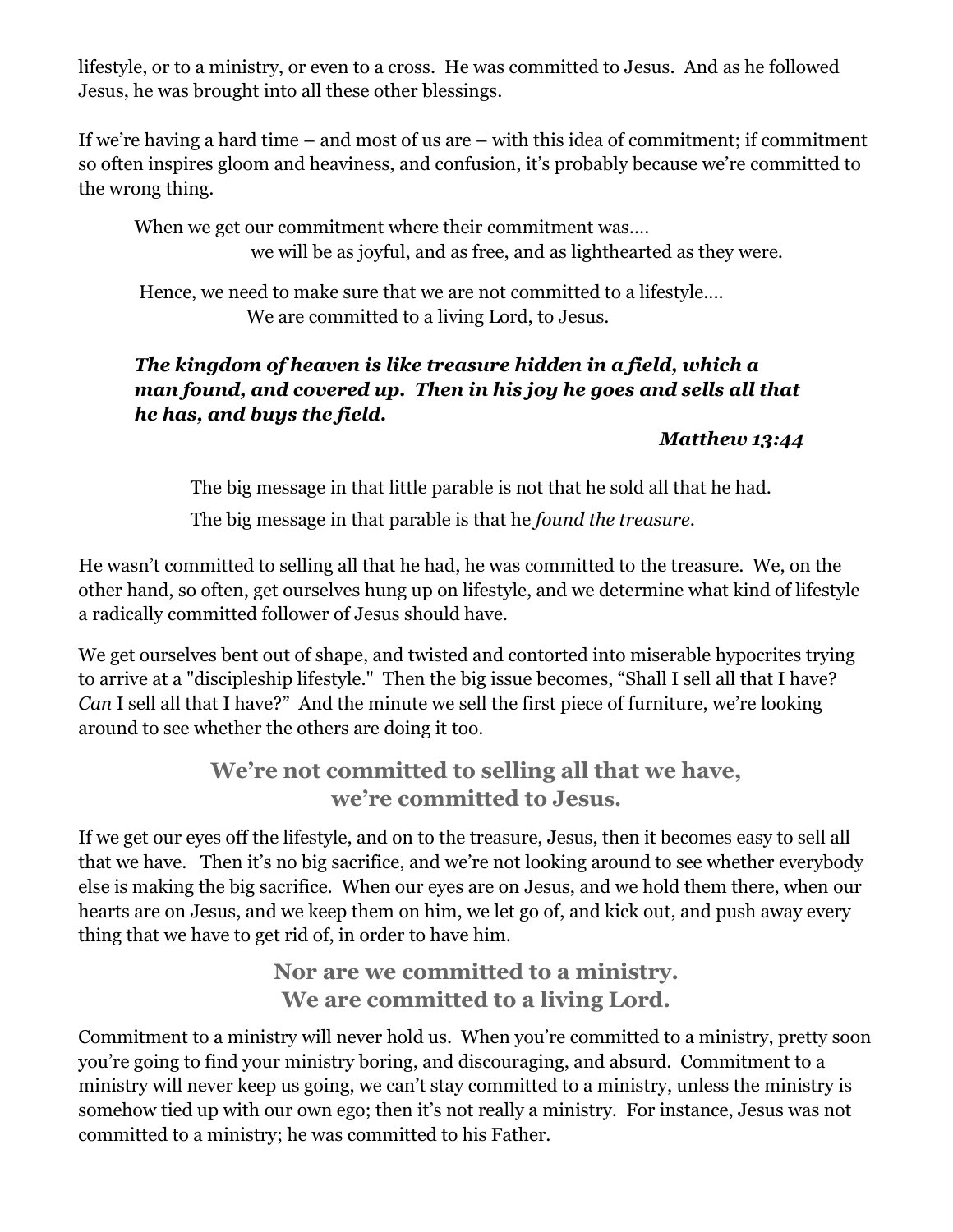His Father gave him a ministry to perform, and he performed it. But his commitment was not to this ministry; his commitment was to his Father.

Peter was a fisher of men – that was his ministry. But he was not committed to fishing for men; he was committed to Jesus. And there were times that fishing for men got to be a pain in the neck. Remember that night when he finally says, "I'm going fishing!"? – for fish. (You get fish in the net, and they stay put.) So some of the disciples say, "That sounds like a great idea, we're going with you." And so they take a little vacation out on the Sea of Galilee, back to doing what they used to do. And it was great---except they didn't catch any fish. All night long they were out there, fishing, fishing, fishing.

Dawn breaks. The resurrected Jesus is standing on the shore, shrouded in the morning mist, but they don't know who it is. He shouts across the water, "Children, did you catch anything?" They holler, "No!" "Cast the net on the right side of the ship and you'll get something." They still don't know who it is. Well, who cares? We might as well try it, nothing else has worked. Down it goes, and up comes the net that looks just like it did that first time, three years ago. They're stunned! Now they know who it is on the shore; and as fast as they can, they drag up the net, three-quarters of a ton. They can't even get it into the boat, so they pull it behind them.

Jesus is waiting. Breakfast is ready. "Come and dine," he says. They eat, and after breakfast, as we read from *John 21:15*,

*Jesus said to Peter, "Simon, son of John, do you love me more than these?" Do you love me more than these (fish)? He said to him, "Yes Lord, you know that I love you." He said to him, "Feed my lambs." A second time he said to him, "Simon, son of John, do you love me?" He said to him, "Yes Lord, you know that I love you." He said to him, "Tend my sheep." He said to him the third time, "Simon, son of John, do you love me?" Peter was grieved because he said to him the third time, "Do you love me?" And he said to him, "Lord, you know everything. You know that I love you." Jesus said to him, "Feed my sheep."*

Notice, Jesus does not say to Peter, "Simon, son of John, do you love your ministry?", because the truth was, he didn't love his ministry. He went fishing last night; he was sick of his ministry. "Do you love me?" "Lord, you know that I love you." "OK then, get back to it. Feed my sheep." And it was this commitment to Jesus, this love for Jesus, that kept Peter feeding the sheep the rest of his life.

And so he says to each of us, "Do you love me?" Not, "Do you love your ministry?" Each of us has a ministry; each of us has work to do. Sometimes we love our ministry. Sometimes we hate it. Sometimes we're bored by it. Sometimes we don't even know if we have one. "Do you love me? Feed my sheep."

> **We are not committed to success. We are committed to Jesus.**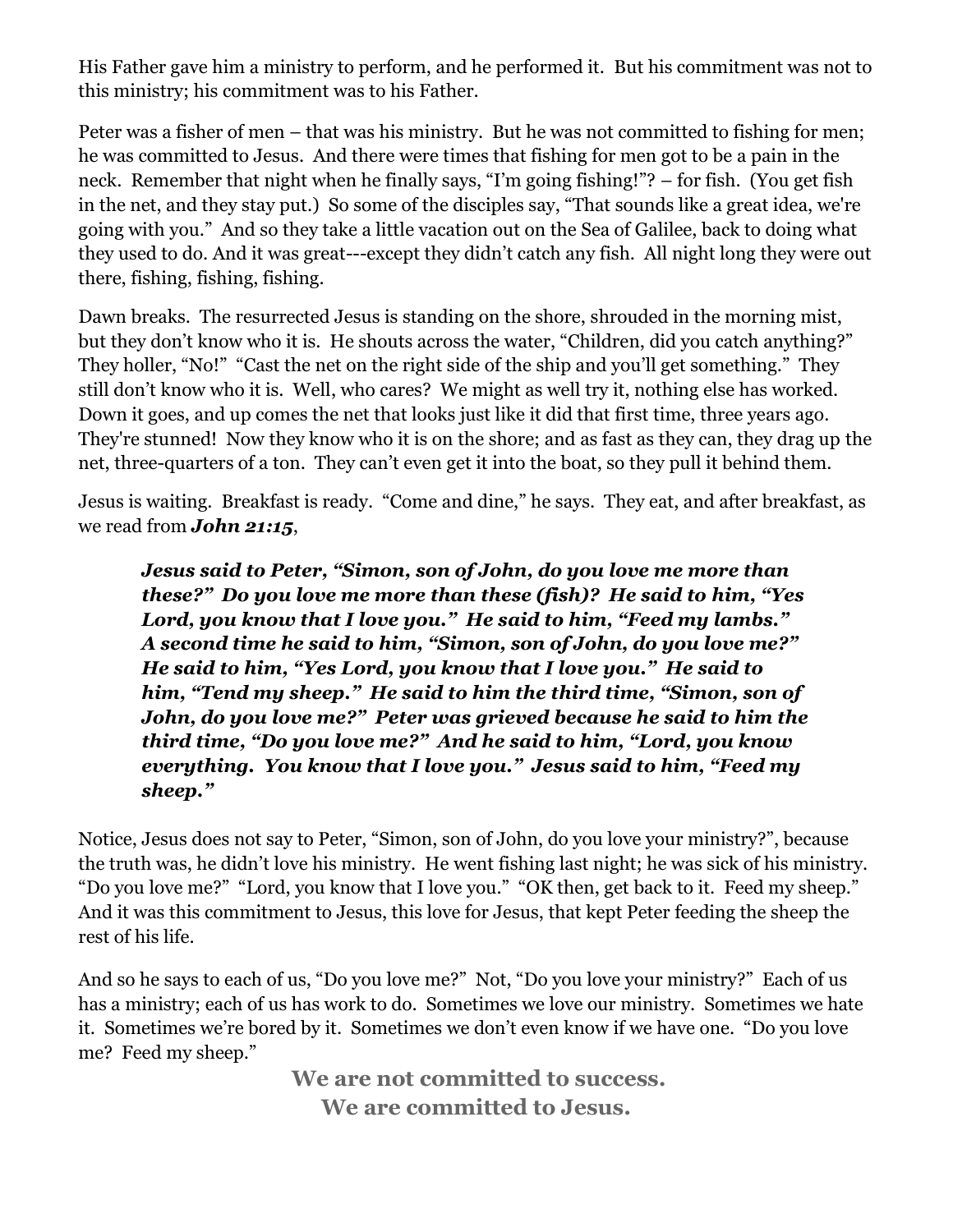The primary job of the branch is not to bear fruit. The primary job of the branch is to abide in the vine. If the branch abides in the vine, then it will bear fruit. So we read from *John 7:37.*

## *On the last day of the feast, the great day, Jesus stood up and proclaimed, "If anyone thirsts, let him come to me and drink. He who believes in me, as the scripture has said, "Out of his heart shall flow rivers of living water."*

My commitment is not to make rivers of living water come out of my heart. The harder I try to do that, the worse it's going to be. If I try to make living water come out of my heart by my efforts, it will turn out to be nothing but death seeping out.

My commitment is to go to the fountainhead of the living waters, and drink, and drink, and receive from him. Then, rivers of living water will flow out. If I'm drinking from Jesus, if I'm receiving him, abiding in him, then I will have life for the world around me.

I will heal the sick, I'll raise the dead, I'll cast out demons, I'll set the captives free.

**But I'm not committed to any of those things. I'm committed to Jesus.** 



*Jesus What else is There? Melani Pyke*

What I am committed to is to know him in the power of his resurrection, to know him in the fellowship of his sufferings, and to know Jesus, even to the point where I become like him in his death, so that every day, I come forth alive, risen from the dead, in the power of his resurrection, with life for other people.

Finally, we need to see that we are not committed to a goal.

**We are not committed to a cross. We are committed to Jesus**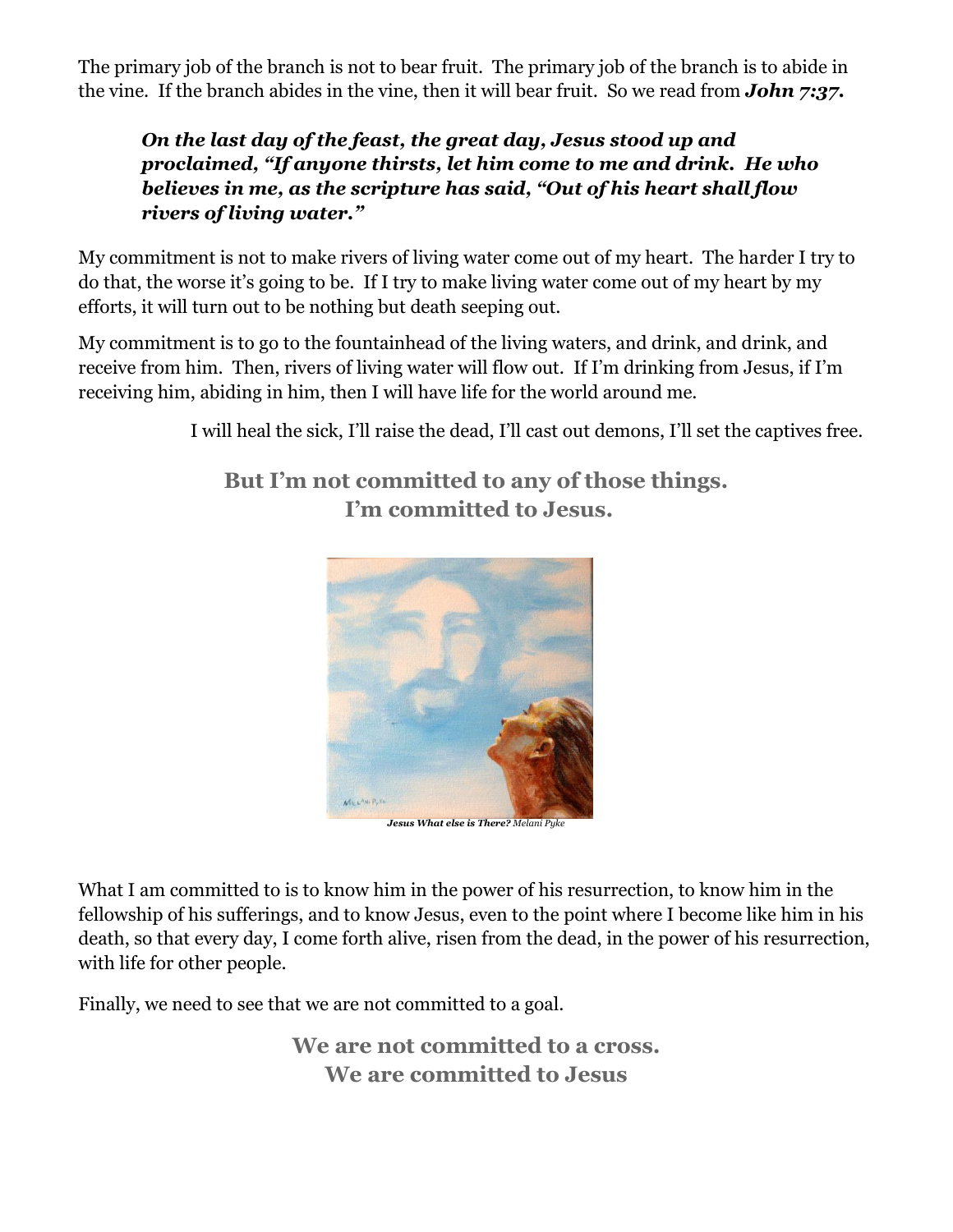*He said to him the third time, "Simon, son of John, do you love me?" Peter was grieved because he said to him the third time, "Do you love me?" And he said to him, "Lord, you know everything. You know that I love you." Jesus said to him, "Feed my sheep." "Truly, truly, I say to you, when you were young, you girded your self and walked where you would; but when you are old, you will stretch out your hands and another will gird you and carry you where you do not wish to go." This he said to show by what death he was to glorify God. And after this he said to him, "Follow me." Peter turned, and saw following them, the disciple whom Jesus loved, who had lain close to his breast at the supper table, and had said, "Lord, who is it who is going to betray you?" When Peter saw him, he said to Jesus, "Lord, what about this man? What shall this man do?" Jesus said to him, "If it is my will that he remain until I come, what is that to you? Follow me!" John 21:17-22*

Jesus tells Peter that he, Peter, is going to die on a cross. Right away, Peter looks at the cross instead of Jesus. The first thing that comes into his head is, What about John? Is he going to die on a cross too?

When you get your eyes off the master, and start looking at the goal, you will soon be comparing yourself with someone else. Jesus says, "If I want John to stay alive until I come back, what business is that of yours?" i.e. Follow me. Keep your eyes on me, Peter. And Peter did.

What a wonderful thing! Peter kept his eyes and his heart on Jesus---held them there long after Jesus was no longer physically visible to Peter. Jesus was Peter's joy. Jesus was his fulfillment, his treasure, his comfort, his glory, his everything, so that when the time came for Peter to lay down his life on a cross, it became, for Peter, a thing of glory. He wasn't looking at the cross; he was looking beyond the cross, to his Lord.

There's a cross at the end of our road too. We are each of us called to deny ourselves, take up our cross, and follow Jesus. But our commitment must not be to the cross, it must be to Jesus, who will get us to the cross, through the cross, and beyond it.

So where is our commitment today?

Are we committed to a lifestyle? Are we committed to a ministry? Are we committed to some dream of success, some worthy Christian goal?

None of those kinds of commitment will ever keep us going in this stormy, turbulent world. If we try to commit ourselves to such things, we're going to find ourselves burdened down, wounded, gloomy, discouraged, and depressed. When they see us coming, people will run and hide.